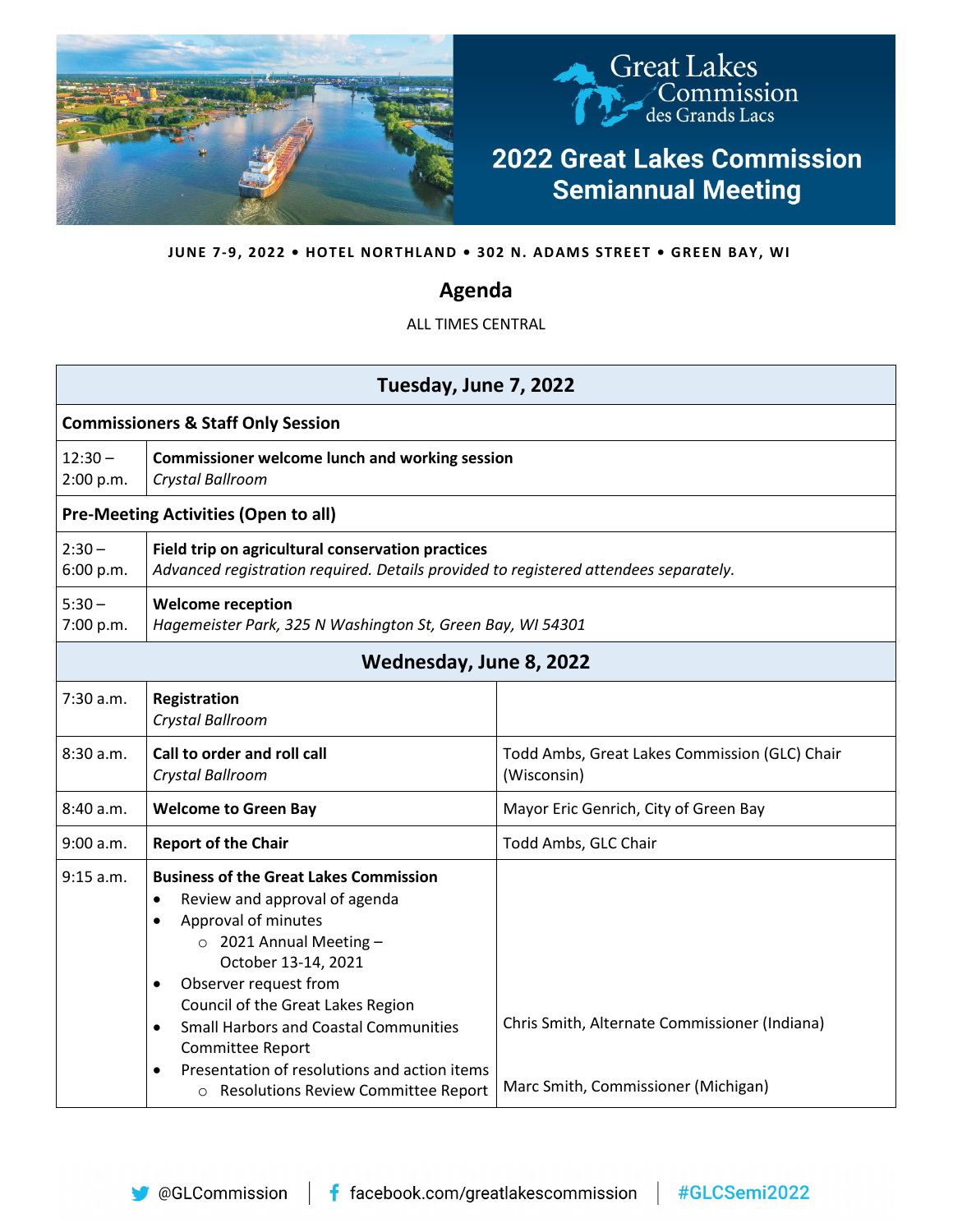$\overline{\phantom{0}}$ 

| $9:50$ a.m.           | <b>Executive Director Report</b>                                                                                        | Erika Jensen, Executive Director,<br><b>Great Lakes Commission</b>                                                                                                                                                                                                                                                        |  |
|-----------------------|-------------------------------------------------------------------------------------------------------------------------|---------------------------------------------------------------------------------------------------------------------------------------------------------------------------------------------------------------------------------------------------------------------------------------------------------------------------|--|
| 10:00 a.m.            | <b>Health break</b>                                                                                                     |                                                                                                                                                                                                                                                                                                                           |  |
| $10:15$ a.m.          | <b>Observer Comments</b>                                                                                                | <b>GLC Observers</b>                                                                                                                                                                                                                                                                                                      |  |
| $10:30$ a.m.          | Panel: Nitrogen's impact on Great Lakes<br>surface water and groundwater                                                | Moderator: Katrina Kessler, Minnesota Pollution<br>Control Agency, Commissioner (Minnesota)<br><b>Panelists:</b><br>Brian Weigel, Wisconsin Dept. of Natural Resources<br>Dan Stoddard, Minnesota Dept. of Agriculture<br>Adam Carpenter, American Water Works Association<br>Pat Murphy, AgriEnvironmental Advisors, LLC |  |
| 11:40 a.m.            | <b>Opportunities for the 2023 Farm Bill</b>                                                                             | Callie Eideberg, U.S. Senate Committee on Agriculture                                                                                                                                                                                                                                                                     |  |
| 12:00 p.m.            | Lunch<br><b>Emerald Ballroom</b>                                                                                        |                                                                                                                                                                                                                                                                                                                           |  |
| $1:15$ p.m.           | <b>Remarks from Wisconsin Governor Tony Evers</b><br>Pre-recorded                                                       |                                                                                                                                                                                                                                                                                                                           |  |
| 1:30 p.m.             | <b>Great Lakes Water Infrastructure Blueprint</b>                                                                       | Representative Paul Torkelson, Minnesota District 16B,<br>Commissioner (Minnesota)                                                                                                                                                                                                                                        |  |
| 1:40 p.m.             | Panel: Advancing water resource equity<br>through Bipartisan Infrastructure Law<br>implementation                       | Moderator: Molly Flanagan, Alliance for the Great<br>Lakes<br><b>Panelists:</b><br>Sherry Loos, Great Lakes RCAP<br>Denise Schmidt, Environmental Policy Innovation<br>Center<br>Casey Sweeney, Wisconsin Dept. of Natural Resources<br>Sri Vedachalam, Environmental Consulting &<br>Technology, Inc.                    |  |
| 2:45 p.m.             | <b>Health break</b>                                                                                                     |                                                                                                                                                                                                                                                                                                                           |  |
| 3:00 p.m.             | <b>Observer Comments</b>                                                                                                | <b>GLC Observers</b>                                                                                                                                                                                                                                                                                                      |  |
| 3:15 p.m.             | <b>Panel: Adaptive solutions to protect shorelines</b><br>and coastal communities                                       | Moderator: Julia Noordyk, Wisconsin Sea Grant<br><b>Panelists:</b><br>Don Zelazny, New York Dept. of Environmental<br>Conservation, Commissioner (New York)<br>Ronda Wuycheck, Michigan Dept. of Environment,<br>Great Lakes, and Energy<br>Chris Devick, SmithGroup                                                      |  |
| 4:30 p.m.             | Adjourn for the day                                                                                                     |                                                                                                                                                                                                                                                                                                                           |  |
| $5:30 -$<br>7:30 p.m. | Reception at Lambeau Field hosted by the Government of Canada<br>Please refer to enclosed flyer for additional details. |                                                                                                                                                                                                                                                                                                                           |  |